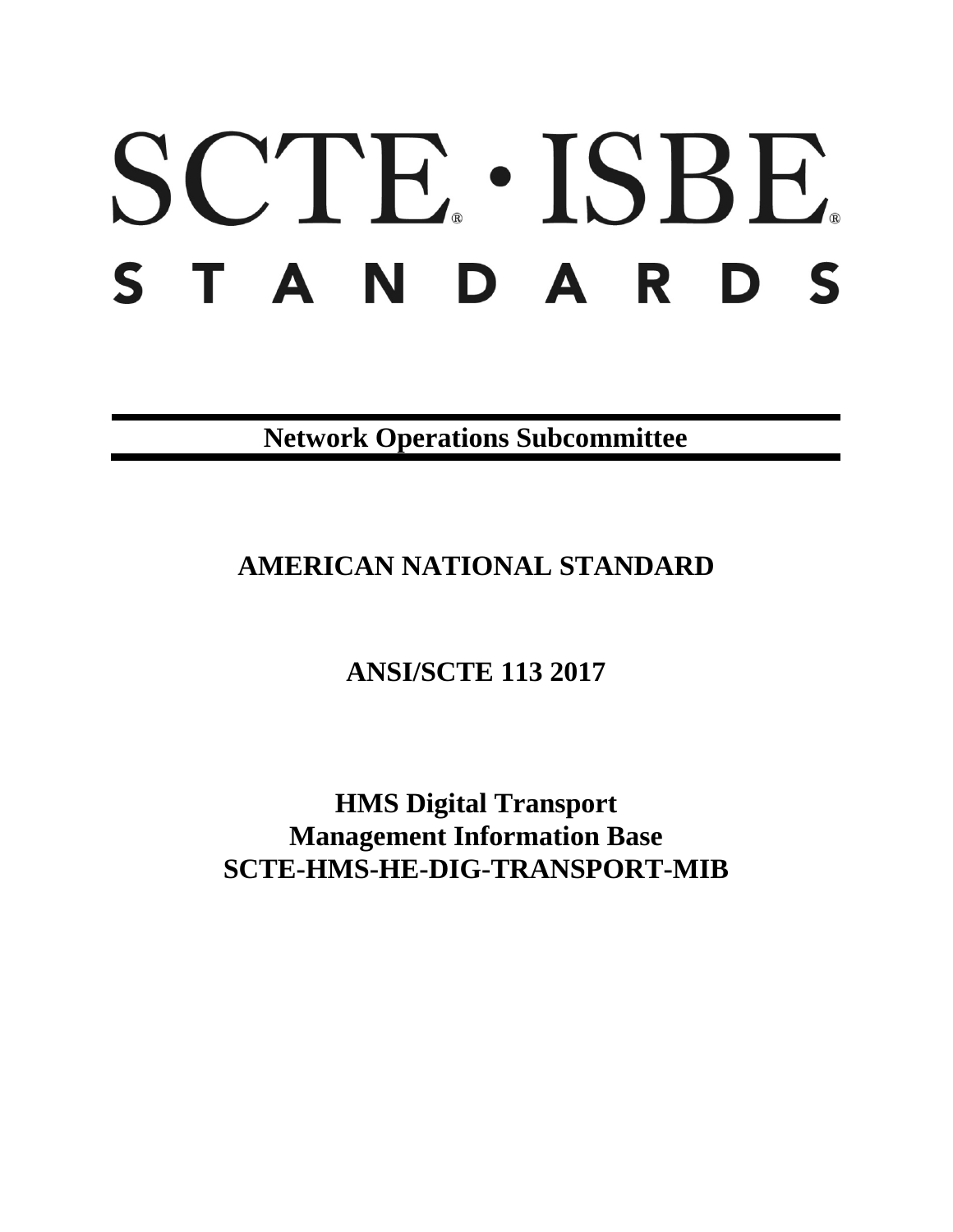# **NOTICE**

The Society of Cable Telecommunications Engineers (SCTE) Standards and Operational Practices (hereafter called "documents") are intended to serve the public interest by providing specifications, test methods and procedures that promote uniformity of product, interchangeability, best practices and ultimately the long term reliability of broadband communications facilities. These documents shall not in any way preclude any member or nonmember of SCTE from manufacturing or selling products not conforming to such documents, nor shall the existence of such standards preclude their voluntary use by those other than SCTE members.

SCTE assumes no obligations or liability whatsoever to any party who may adopt the documents. Such adopting party assumes all risks associated with adoption of these documents, and accepts full responsibility for any damage and/or claims arising from the adoption of such documents.

Attention is called to the possibility that implementation of this document may require the use of subject matter covered by patent rights. By publication of this document, no position is taken with respect to the existence or validity of any patent rights in connection therewith. SCTE shall not be responsible for identifying patents for which a license may be required or for conducting inquiries into the legal validity or scope of those patents that are brought to its attention.

Patent holders who believe that they hold patents which are essential to the implementation of this document have been requested to provide information about those patents and any related licensing terms and conditions. Any such declarations made before or after publication of this document are available on the SCTE web site at [http://www.scte.org.](http://www.scte.org/)

All Rights Reserved

© Society of Cable Telecommunications Engineers, Inc. 2017 140 Philips Road Exton, PA 19341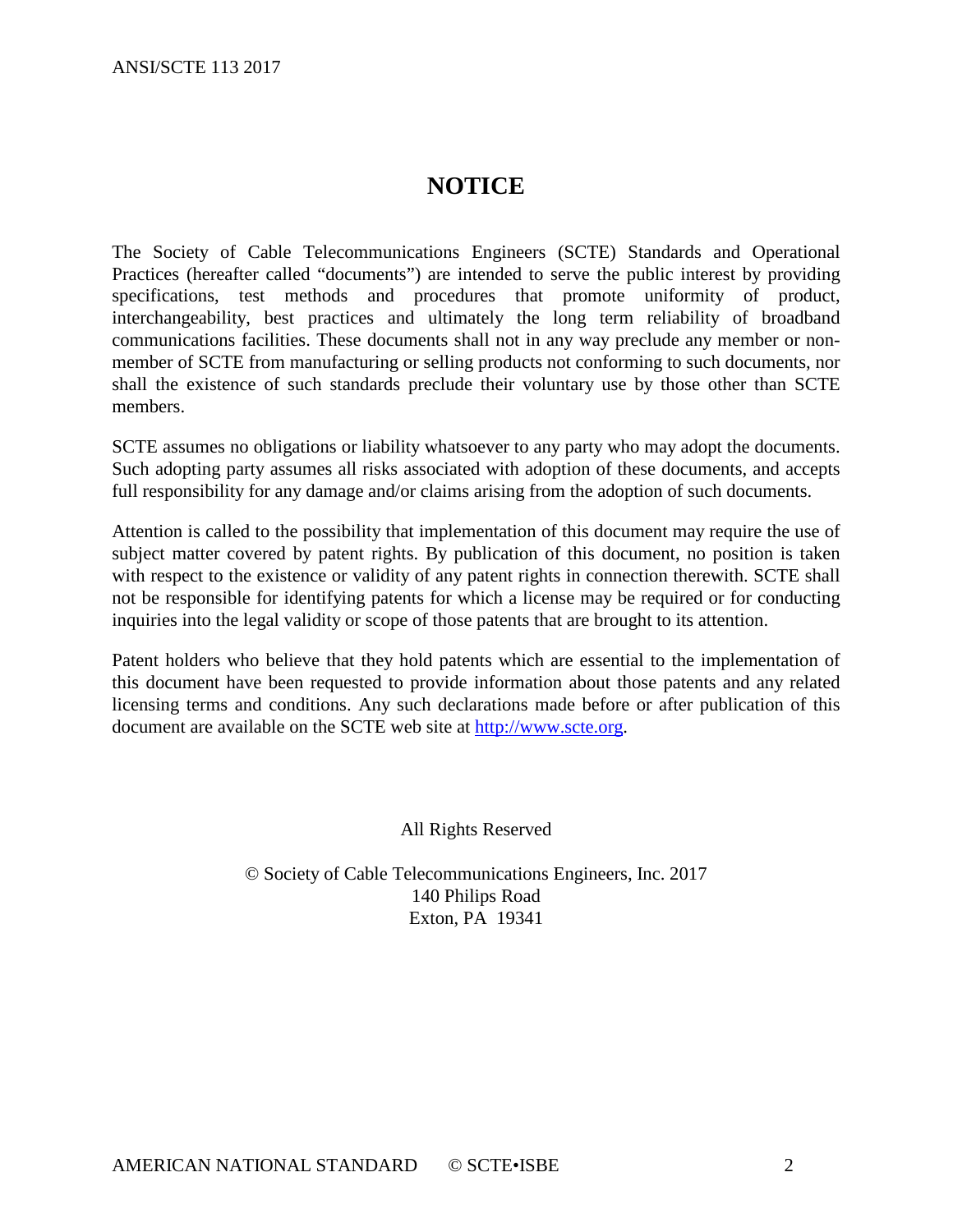# **TABLE OF CONTENTS**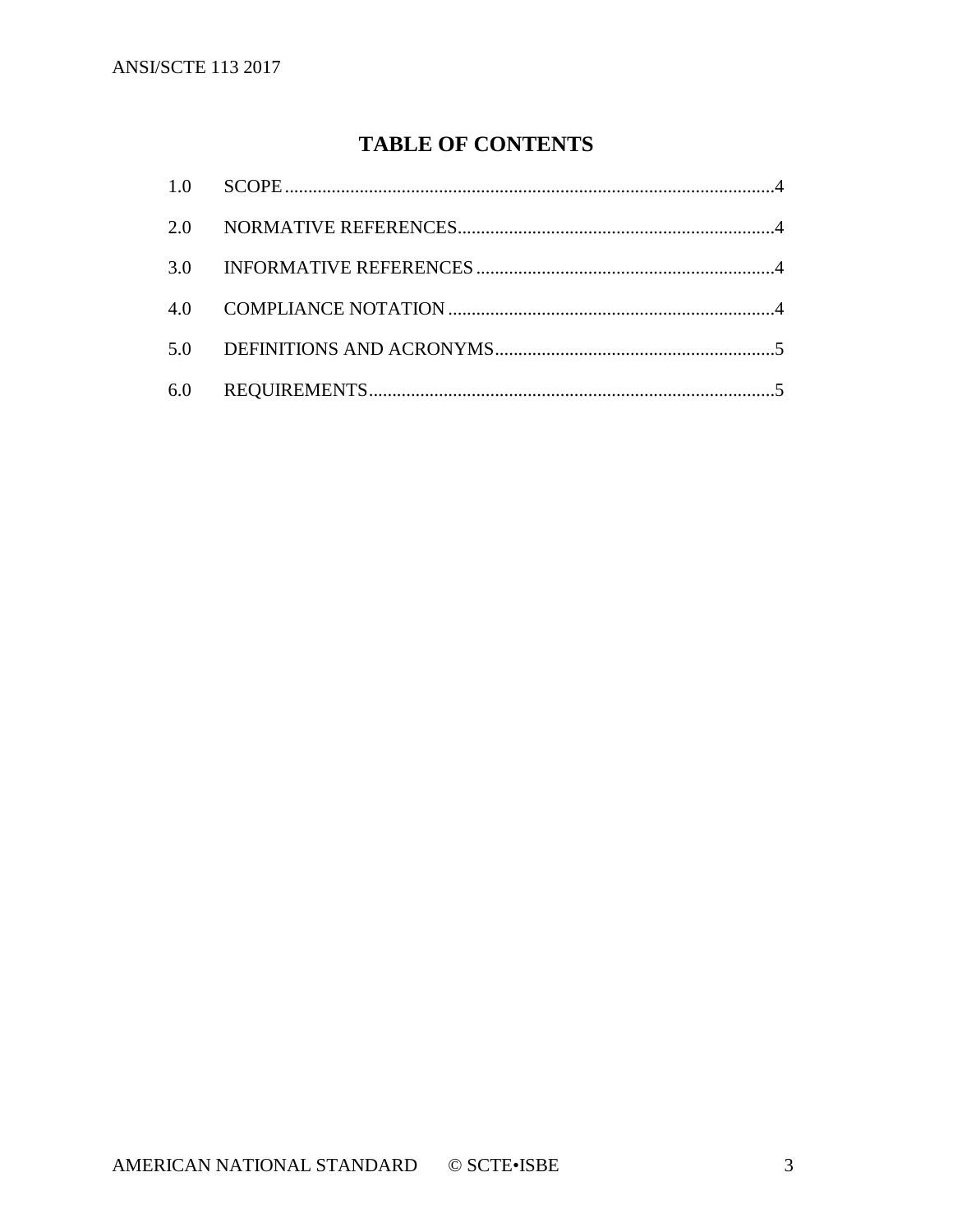# <span id="page-3-0"></span>**1.0 SCOPE**

This document is identical to SCTE 113 2006 except for informative components which may have been updated such as the title page, NOTICE text, headers and footers. No normative changes have been made to this document.

This document provides MIB definitions for HMS Digital Transport equipments present in the headend (or indoor) and is supported by a SNMP agent.

## <span id="page-3-1"></span>**2.0 NORMATIVE REFERENCES**

The following documents contain provisions, which, through reference in this text, constitute provisions of this standard. At the time of subcommittee approval, the editions indicated were valid. All standards are subject to revision, and parties to agreement based on this standard are encouraged to investigate the possibility of applying the most recent editions of the documents listed below.

2.1 SCTE References

SCTE 38-11 2004 (formerly HMS114) SCTE-HMS-HEADENDIDENT-MIB SCTE 83-1 2003 (formerly HMS108) SCTE-HMS-HE-OPTICS-MIB SCTE 38-1 2004 (formerly HMS026) SCTE-HMS-PROPERTY-MIB SCTE 84-1 2003 (formerly HMS111) SCTE-HMS-HE-COMMON-MIB

2.2 Standards from other Organizations

IETF RFC 2578 SNMPv2-SMI IETF RFC 2579 SNMPv2-TC IETF RFC 2580 SNMPv2-CONF IETF RFC 2737 ENTITY-MIB

ITU-T G.652 Characteristics of a single-mode optical fibre and cable (06/05)

ITU-T G.655 Characteristics of a non-zero dispersion-shifted single-mode optical fibre and cable (03/06)

# <span id="page-3-2"></span>**3.0 INFORMATIVE REFERENCES**

The following documents may provide valuable information to the reader but are not required when complying with this standard.

None

<span id="page-3-3"></span>**4.0 COMPLIANCE NOTATION** "SHALL" This word or the adjective "REQUIRED" means that the item is an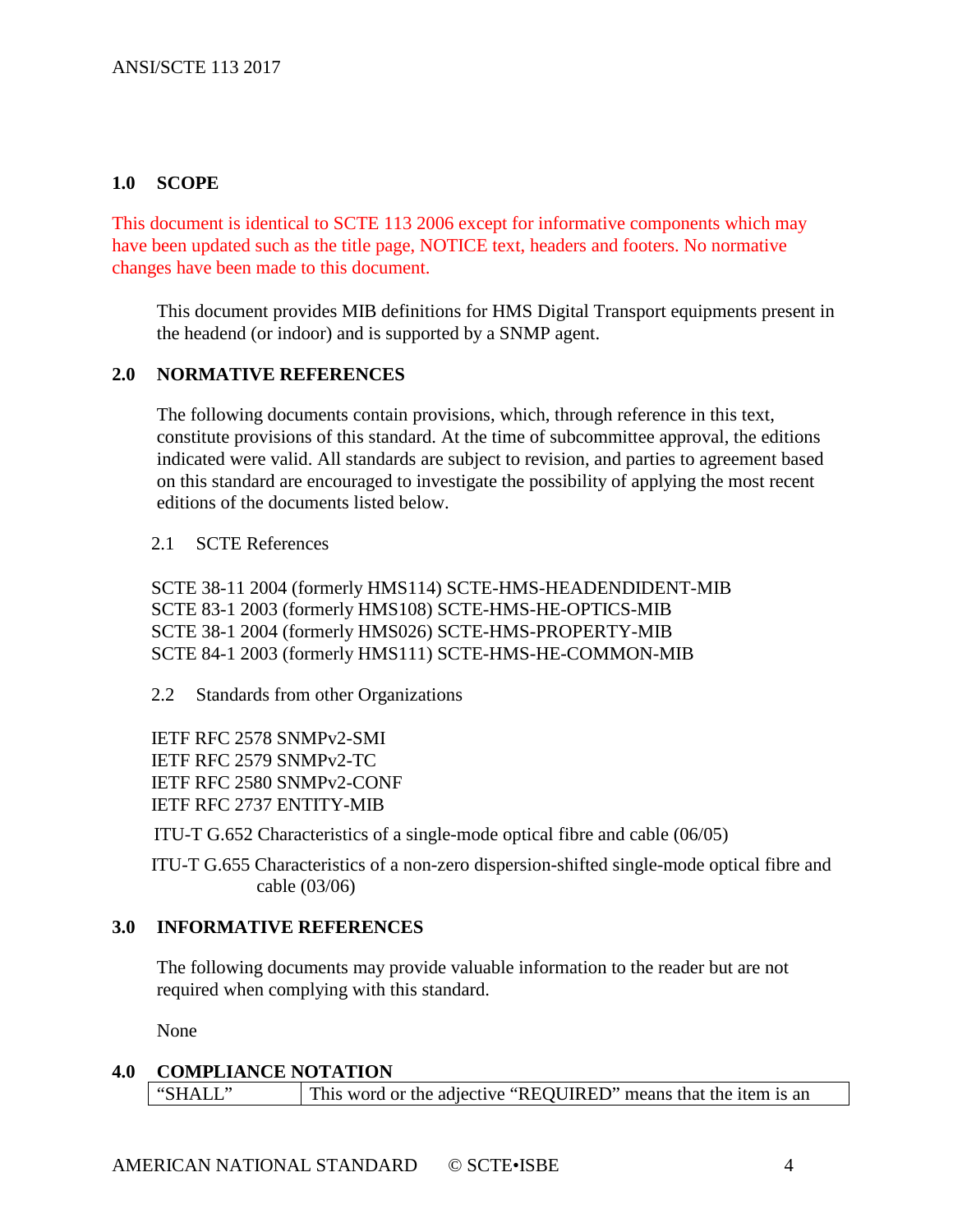|              | absolute requirement of this specification.                              |
|--------------|--------------------------------------------------------------------------|
| "SHALL NOT"  | This phrase means that the item is an absolute prohibition of this       |
|              | specification.                                                           |
| "SHOULD"     | This word or the adjective "RECOMMENDED" means that there may            |
|              | exist valid reasons in particular circumstances to ignore this item, but |
|              | the full implications should be understood and the case carefully        |
|              | weighted before choosing a different course.                             |
| "SHOULD NOT" | This phrase means that there may exist valid reasons in particular       |
|              | circumstances when the listed behavior is acceptable or even useful,     |
|              | but the full implications should be understood and the case carefully    |
|              | weighed before implementing any behavior described with this label.      |
| "MAY"        | This word or the adjective "OPTIONAL" means that this item is truly      |
|              | optional. One vendor may choose to include the item because a            |
|              | particular marketplace requires it or because it enhances the product,   |
|              | for example; another vendor may omit the same item.                      |

## <span id="page-4-0"></span>**5.0 DEFINITIONS AND ACRONYMS**

**Management Information Base (MIB)** – the specification of information in a manner that allows standard access through a network management protocol.

# <span id="page-4-1"></span>**6.0 REQUIREMENTS**

The following defines the mandatory syntax of the SCTE-HMS-HE-DIG-TRANSPORT-MIB. It follows the IETF Simple Network Management Protocol (SNMP) for defining managed objects. The syntax is given below.

SCTE-HMS-HE-DIG-TRANSPORT-MIB DEFINITIONS ::= BEGIN

IMPORTS OBJECT-TYPE, MODULE-IDENTITY, Integer32, Unsigned32 FROM SNMPv2-SMI OBJECT-GROUP, MODULE-COMPLIANCE FROM SNMPv2-CONF TEXTUAL-CONVENTION FROM SNMPv2-TC entPhysicalIndex FROM ENTITY-MIB HeHundredthNanoMeter, HeMilliAmp, HeTenthCentigrade, HeTenthdBm, HeFaultStatus FROM SCTE-HMS-HEADENDIDENT-MIB heOpticalTransportGroup FROM SCTE-HMS-HE-OPTICS-MIB heCommonNotificationsGroup, heCommonLogGroup FROM SCTE-HMS-HE-COMMON-MIB;

heDigXcvrMib MODULE-IDENTITY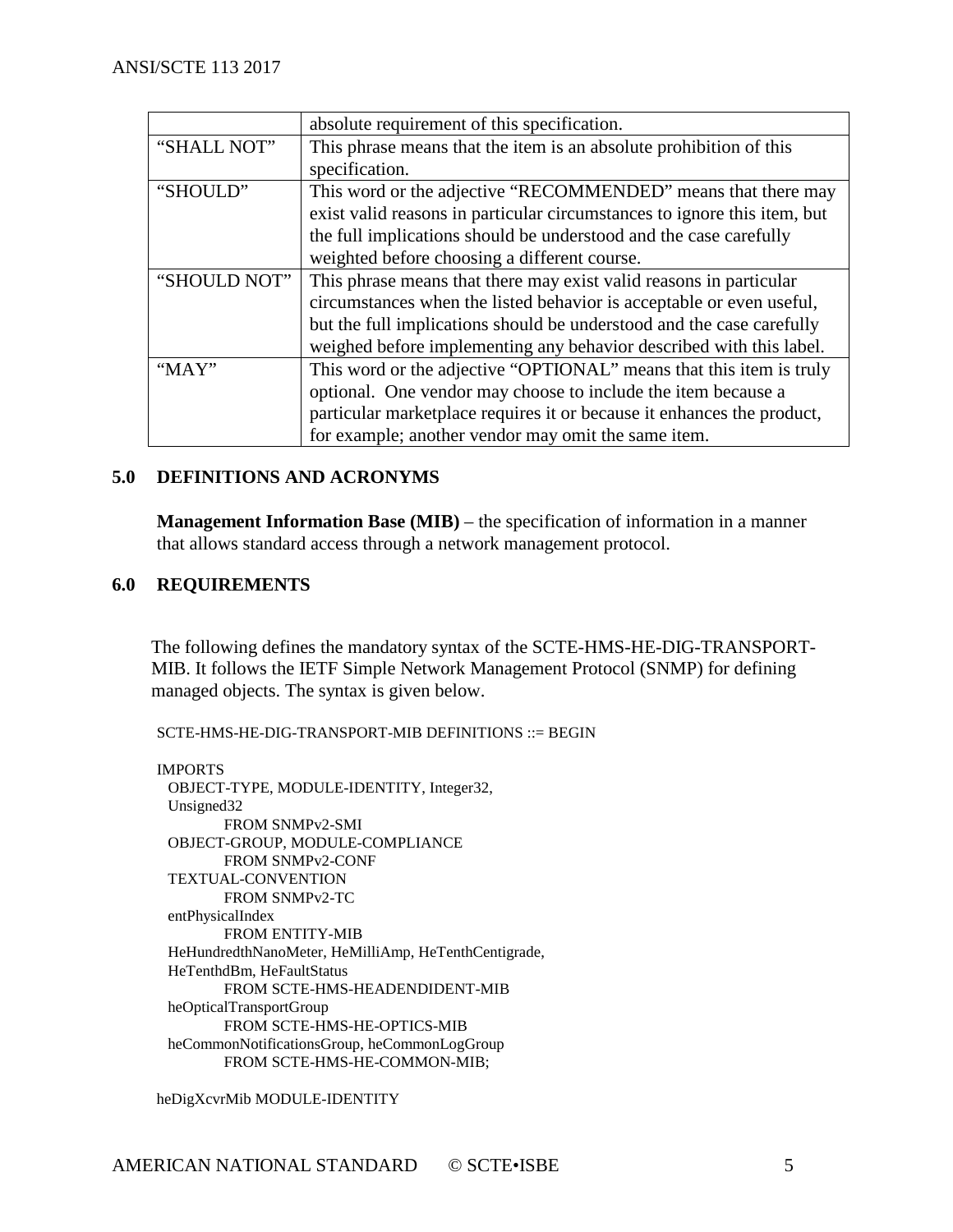#### LAST-UPDATED "200607210900Z"

#### ORGANIZATION

"SCTE HMS Working Group"

#### CONTACT-INFO

"SCTE HMS Subcommittee, Chairman mail to: standards@scte.org "

#### DESCRIPTION

"The parameters in this MIB module are applicable to the 'line side' interface of digital transport equipment such as a 10GbE aggregator. This MIB module does not address the 'client side' interfaces that have port speeds lower than 10Gbps.

The parameters defined in this MIB module primarily address the physical layer attributes of the device's external interfaces. This MIB does not address the parameters associated with the internal intelligence of the device such as OSI Layer 2 or Layer 3 switching/routing functionality This is left to the appropriate standard (IETF) MIBs that might already exist. This MIB module does enforce the parameter representation structure, including depicting alarm states, as defined in SCTE-HMS-HE-COMMON-MIB (SCTE84-1). The heCommonAlarmEvent notification mentioned in this MIB module is defined in SCTE-HMS-HE-COMMON-MIB. Refer to SCTE-HMS-HE-COMMON-MIB for other compliance statements.

For each digital transceiver unit the entPhysicalDescr (defined in the ENTITY-MIB) may contain the XFP hardware interface description. The entPhysicalDescr may also contain the wavelength description. The wavelength description includes information such as the type of WDM or C/DWDM and dispersion compensation."

```
REVISION "200607210900Z"
 DESCRIPTION 
         "1. Syntax Corrections.
         2. Fixed IMPORTS and Compliance Statements."
::= \{ heOpticalTransportGroup 1 \}
```

```
HeEnableValue ::= TEXTUAL-CONVENTION
 STATUS current
 DESCRIPTION 
         "enable(1) or disable(2)."
 SYNTAX INTEGER {
        enable (1),
         disable (2)
 }
```
-- Textual Conventions

heDigXcvrMIBObjects OBJECT IDENTIFIER ::= { heDigXcvrMib 1 }

-- Conformance Information

```
heDigXcvrConformance OBJECT IDENTIFIER ::= { heDigXcvrMib 2 }
heDigXcvrCompliances OBJECT IDENTIFIER ::= { heDigXcvrConformance 1 }
heDigXcvrGroups OBJECT IDENTIFIER ::= { heDigXcvrConformance 2 }
```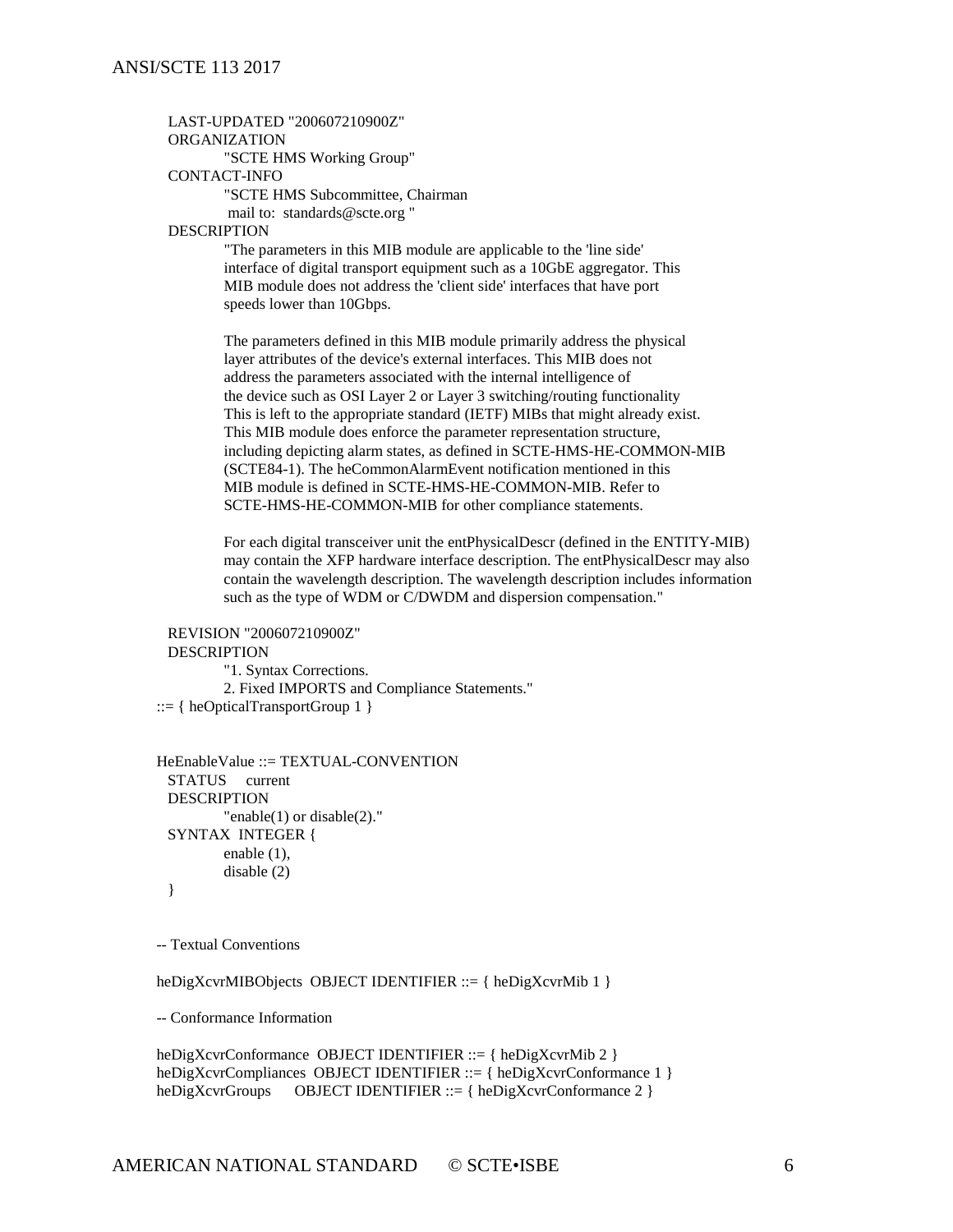```
-- The Unit table
```

```
heDigXcvrUnitTable OBJECT-TYPE
 SYNTAX SEQUENCE OF HeDigXcvrUnitEntry
 MAX-ACCESS not-accessible
 STATUS current
 DESCRIPTION 
         "This table contains one row per digital transceiver unit. The table extends the 
         entPhysicalTable with the attributes pertinent to the digital transceiver unit."
 ::= \{ heDigXcvrMIBObjects 1 \}heDigXcvrUnitEntry OBJECT-TYPE
 SYNTAX HeDigXcvrUnitEntry
 MAX-ACCESS not-accessible
 STATUS current
 DESCRIPTION 
         "An entry in the Unit Table contains information about the unit."
 INDEX { entPhysicalIndex }
 ::= { heDigXcvrUnitTable 1 }
HeDigXcvrUnitEntry ::= SEQUENCE {
 heDigXcvrUnitCompositeAlarm
         HeFaultStatus,
 heDigXcvrUnitType
         INTEGER
}
heDigXcvrUnitCompositeAlarm OBJECT-TYPE
 SYNTAX HeFaultStatus
 MAX-ACCESS read-only
 STATUS current
 DESCRIPTION 
         "System composite alarm. A SNMP Get request on this variable shall
         return normal(1) if there are no alarms currently active on the unit 
         and fault(2) otherwise.
         This object shall provide for the alarm management capabilities 
         with a corresponding entry in the discretePropertyTable of 
         SCTE-HMS-PROPERTY-MIB (SCTE38-1). 
         The alarm shall be recorded as an entry in the currentAlarmTable
         of SCTE-HMS-PROPERTY-MIB (SCTE38-1).
         A log record shall be added as an entry in the heCommonLogTable
         of SCTE-HMS-HE-COMMON-MIB (SCTE84-1).
         An heCommonAlarmEvent notification shall be sent."
  ::= { \n  <i>hebigXcvrUnitEntry 1 }</i> }heDigXcvrUnitType OBJECT-TYPE
```

```
SYNTAX INTEGER {
       xcvr(1),
       tx (2),
       rx (3)
}
```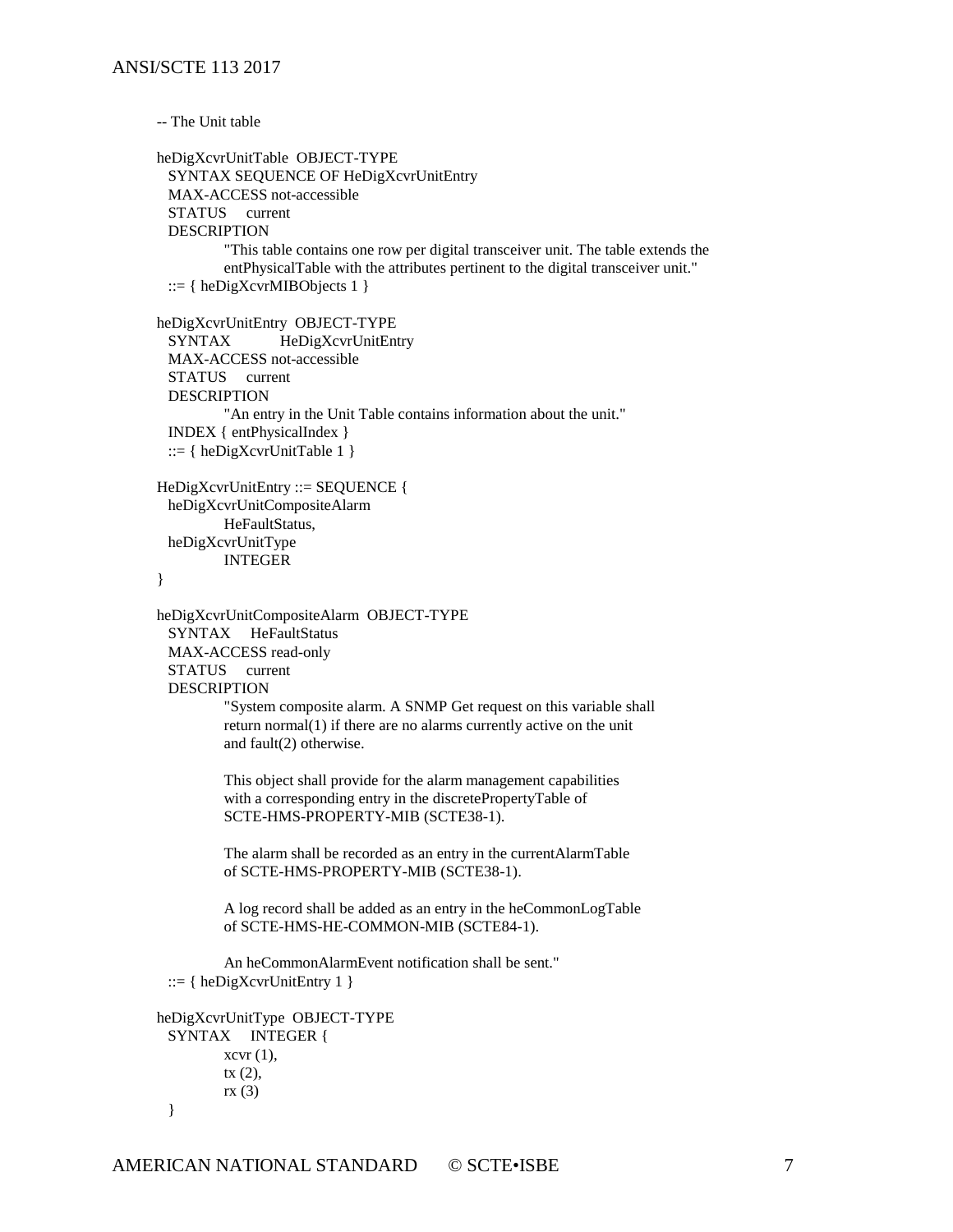MAX-ACCESS read-only STATUS current DESCRIPTION "The unit type. A SNMP Get request on this variable indicates the capabilities of the device. xcvr(1) indicates Transceiver capabilities. tx(2) indicates Transmitter capabilities. rx(3) indicates Receiver capabilities. " ::= { heDigXcvrUnitEntry 2 } -- The Transceiver table heDigXcvrTable OBJECT-TYPE SYNTAX SEQUENCE OF HeDigXcvrEntry MAX-ACCESS not-accessible STATUS current **DESCRIPTION** "This table contains one row for each port. The table extends the entPhysicalTable with the attributes pertinent to each port." ::= { heDigXcvrMIBObjects 2 } heDigXcvrEntry OBJECT-TYPE SYNTAX HeDigXcvrEntry MAX-ACCESS not-accessible STATUS current **DESCRIPTION** "An entry in the Transceiver Table containsinformation about a particular transceiver." INDEX { entPhysicalIndex } ::= { heDigXcvrTable  $1$  } HeDigXcvrEntry ::= SEQUENCE { heDigXcvrLsPOWALM HeFaultStatus, heDigXcvrLsPOWACT HeTenthdBm, heDigXcvrTEMPALM HeFaultStatus, heDigXcvrLsTEMPACT HeTenthCentigrade, heDigXcvrLsBIASALM HeFaultStatus, heDigXcvrLsBIASACT HeMilliAmp, heDigXcvrLsWAVEACT HeHundredthNanoMeter, heDigXcvrLsWaveNom HeHundredthNanoMeter, heDigXcvrFreqSpacingNom HeHundredthNanoMeter, heDigXcvrLsENABLE HeEnableValue, heDigXcvrLsENABLEStatus HeEnableValue,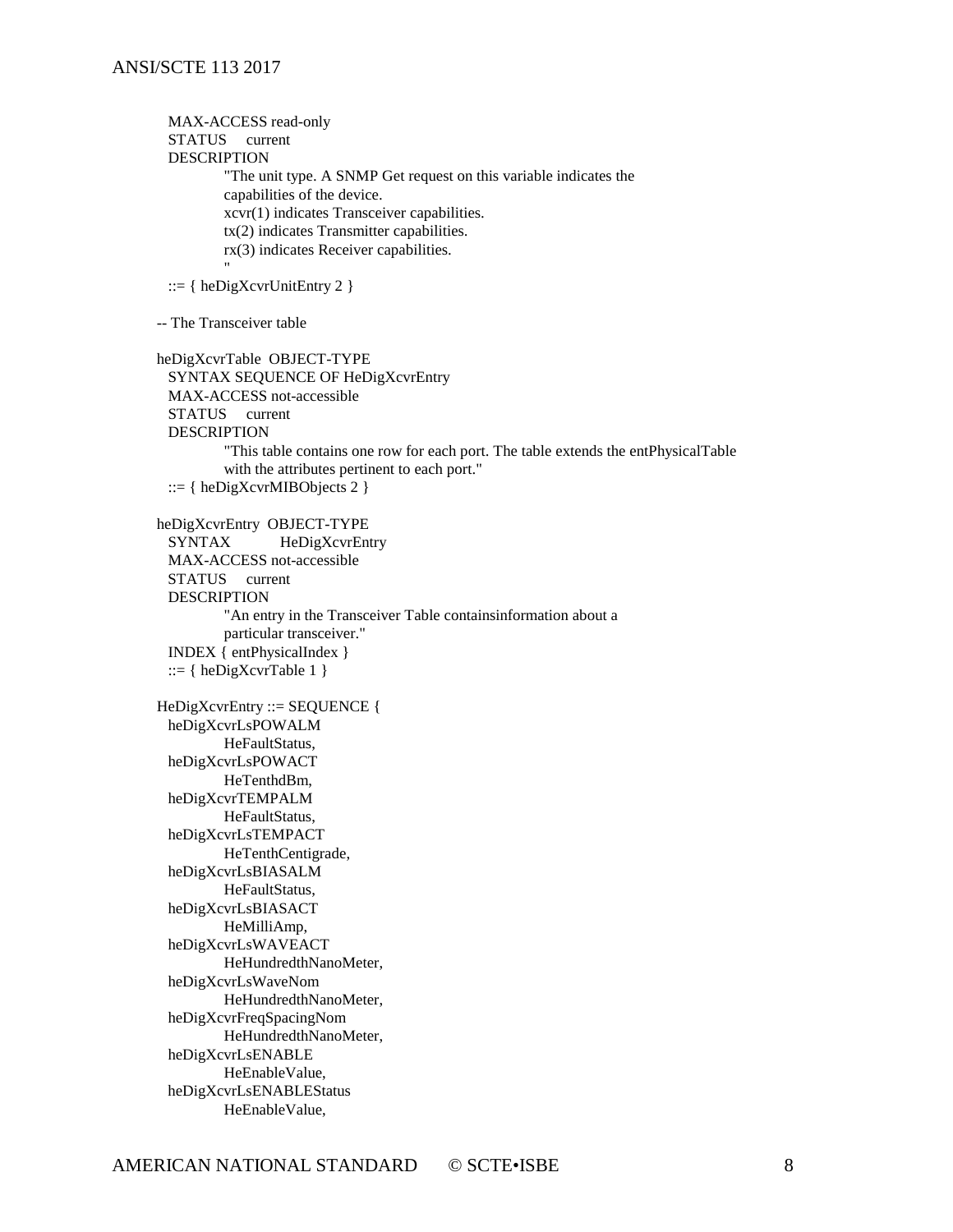heDigXcvrRxPOWALM HeFaultStatus, heDigXcvrRxPOWACT HeTenthdBm, heDigXcvrTxLOCKERR HeFaultStatus, heDigXcvrRxLOCKERR HeFaultStatus, heDigXcvrRxLOSALM HeFaultStatus, heDigXcvrDataErrorALM HeFaultStatus, heDigXcvrDispTolPos Unsigned32, heDigXcvrDispTolNeg Integer32

}

heDigXcvrLsPOWALM OBJECT-TYPE SYNTAX HeFaultStatus MAX-ACCESS read-only STATUS current DESCRIPTION "A discrete alarm indicating loss of laser power.

> This object shall provide for the alarm management capabilities with a corresponding entry in the discretePropertyTable of SCTE-HMS-PROPERTY-MIB (SCTE38-1).

The alarm shall be recorded as an entry in the currentAlarmTable of SCTE-HMS-PROPERTY-MIB (SCTE38-1).

A log record shall be added as an entry in the heCommonLogTable of SCTE-HMS-HE-COMMON-MIB (SCTE84-1).

An heCommonAlarmEvent notification shall be sent." ::= { heDigXcvrEntry 1 }

heDigXcvrLsPOWACT OBJECT-TYPE SYNTAX HeTenthdBm MAX-ACCESS read-only STATUS current DESCRIPTION "Output power of the transmitter on a particular port.

This object shall provide for the alarm management capabilities

with a corresponding entry in the PropertyTable of SCTE-HMS-PROPERTY-MIB (SCTE38-1).

The alarm shall be recorded as an entry in the currentAlarmTable of SCTE-HMS-PROPERTY-MIB (SCTE38-1).

A log record shall be added as an entry in the heCommonLogTable of SCTE-HMS-HE-COMMON-MIB (SCTE84-1).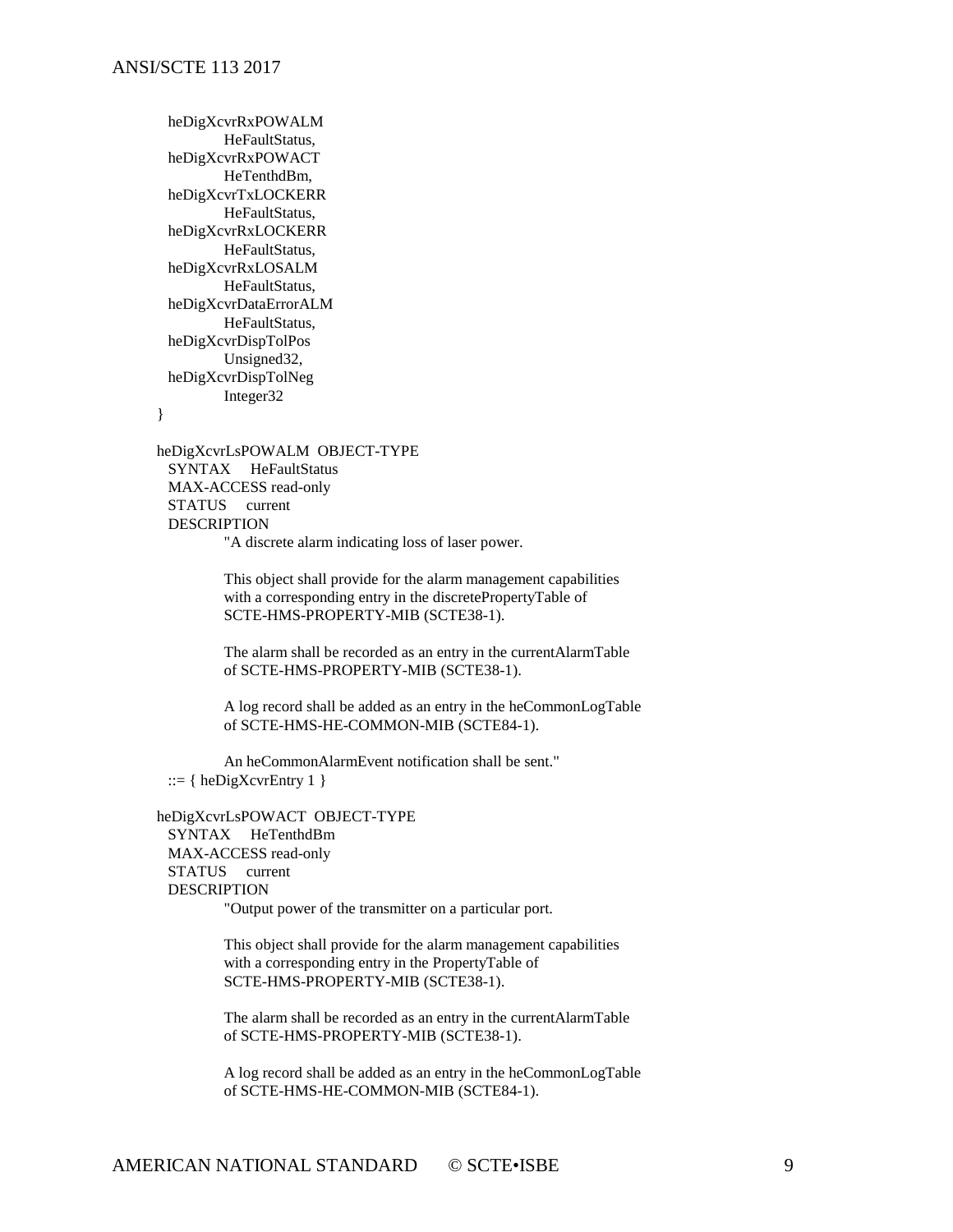An heCommonAlarmEvent notification shall be sent."  $::= \{ \text{heDigXcvrEntry 2 } \}$ 

heDigXcvrTEMPALM OBJECT-TYPE SYNTAX HeFaultStatus MAX-ACCESS read-only STATUS current DESCRIPTION "A discrete alarm depicting abnormal temperature of the transceiver.

> This object shall provide for the alarm management capabilities with a corresponding entry in the discretePropertyTable of SCTE-HMS-PROPERTY-MIB (SCTE38-1).

The alarm shall be recorded as an entry in the currentAlarmTable of SCTE-HMS-PROPERTY-MIB (SCTE38-1).

A log record shall be added as an entry in the heCommonLogTable of SCTE-HMS-HE-COMMON-MIB (SCTE84-1).

An heCommonAlarmEvent notification shall be sent." ::=  $\{$  heDigXcvrEntry 3  $\}$ 

heDigXcvrLsTEMPACT OBJECT-TYPE

SYNTAX HeTenthCentigrade MAX-ACCESS read-only STATUS current DESCRIPTION "A Get Request on the variable shall return the value of laser temperature.

> This object shall provide for the alarm management capabilities with a corresponding entry in the PropertyTable of SCTE-HMS-PROPERTY-MIB (SCTE38-1).

The alarm shall be recorded as an entry in the currentAlarmTable of SCTE-HMS-PROPERTY-MIB (SCTE38-1).

A log record shall be added as an entry in the heCommonLogTable of SCTE-HMS-HE-COMMON-MIB (SCTE84-1).

An heCommonAlarmEvent notification shall be sent" ::=  $\{$  heDigXcvrEntry 4  $\}$ 

heDigXcvrLsBIASALM OBJECT-TYPE SYNTAX HeFaultStatus MAX-ACCESS read-only STATUS current **DESCRIPTION** "A laser bias alarm.

This object shall provide for the alarm management capabilities with a corresponding entry in the discretePropertyTable of SCTE-HMS-PROPERTY-MIB (SCTE38-1).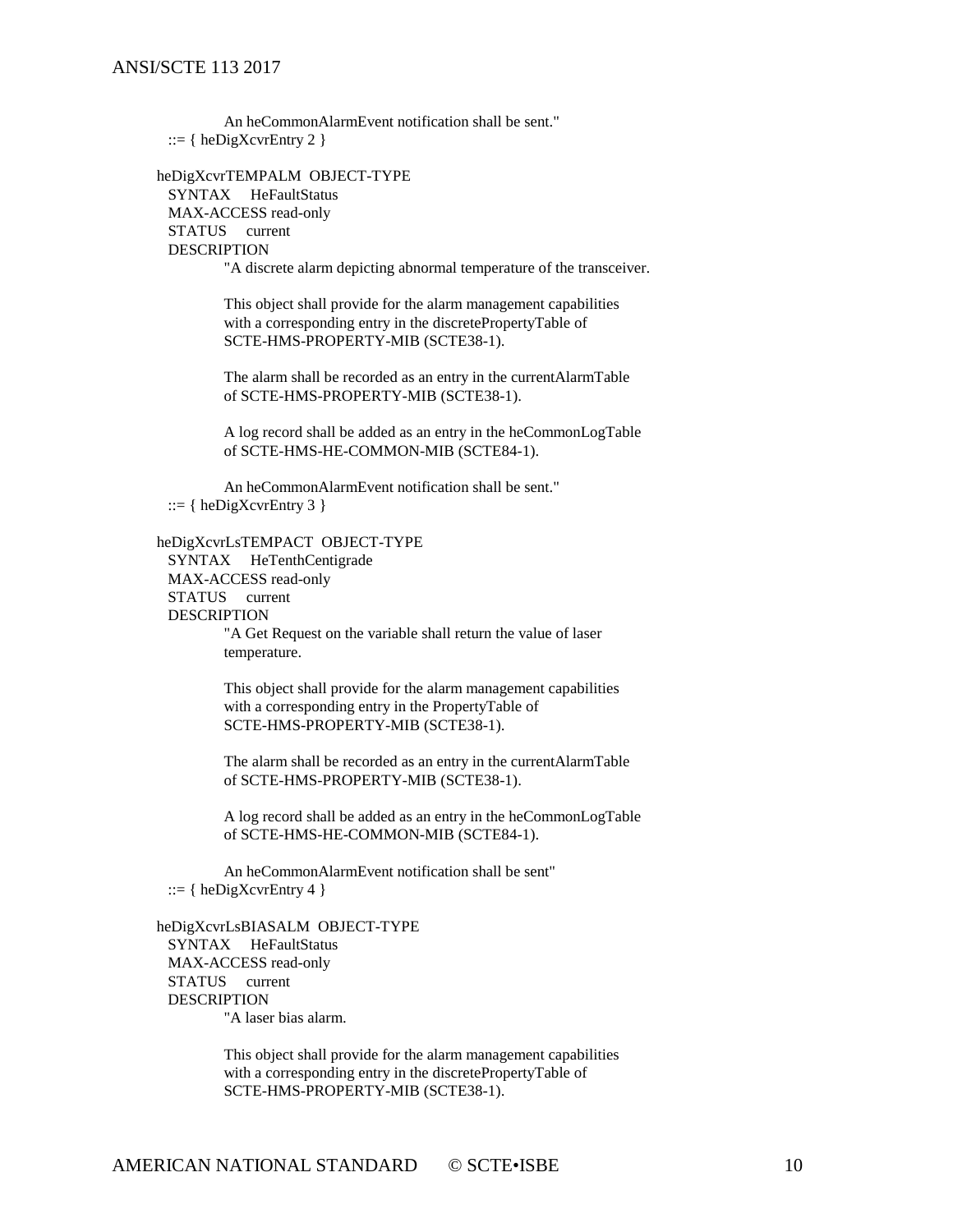The alarm shall be recorded as an entry in the currentAlarmTable of SCTE-HMS-PROPERTY-MIB (SCTE38-1).

A log record shall be added as an entry in the heCommonLogTable of SCTE-HMS-HE-COMMON-MIB (SCTE84-1).

An heCommonAlarmEvent notification shall be sent." ::=  $\{$  heDigXcvrEntry 5  $\}$ 

heDigXcvrLsBIASACT OBJECT-TYPE SYNTAX HeMilliAmp MAX-ACCESS read-only STATUS current DESCRIPTION "A Get Request on the variable shall return the value of laser bias.

> This object shall provide for the alarm management capabilities with a corresponding entry in the PropertyTable of SCTE-HMS-PROPERTY-MIB (SCTE38-1).

The alarm shall be recorded as an entry in the currentAlarmTable of SCTE-HMS-PROPERTY-MIB (SCTE38-1).

A log record shall be added as an entry in the heCommonLogTable of SCTE-HMS-HE-COMMON-MIB (SCTE84-1).

An heCommonAlarmEvent notification shall be sent." ::= { heDigXcvrEntry 6 }

heDigXcvrLsWAVEACT OBJECT-TYPE SYNTAX HeHundredthNanoMeter MAX-ACCESS read-only STATUS current DESCRIPTION "Actual laser wavelength for the transmitter.

> The wavelength offset can be derived from heDigXcvrLsWAVEACT and heDigXcvrLsWAVENom.

This object shall provide for the alarm management capabilities with a corresponding entry in the PropertyTable of SCTE-HMS-PROPERTY-MIB (SCTE38-1).

The alarm shall be recorded as an entry in the currentAlarmTable of SCTE-HMS-PROPERTY-MIB (SCTE38-1).

A log record shall be added as an entry in the heCommonLogTable of SCTE-HMS-HE-COMMON-MIB (SCTE84-1).

An heCommonAlarmEvent notification shall be sent." ::= { heDigXcvrEntry 7 }

heDigXcvrLsWaveNom OBJECT-TYPE SYNTAX HeHundredthNanoMeter MAX-ACCESS read-write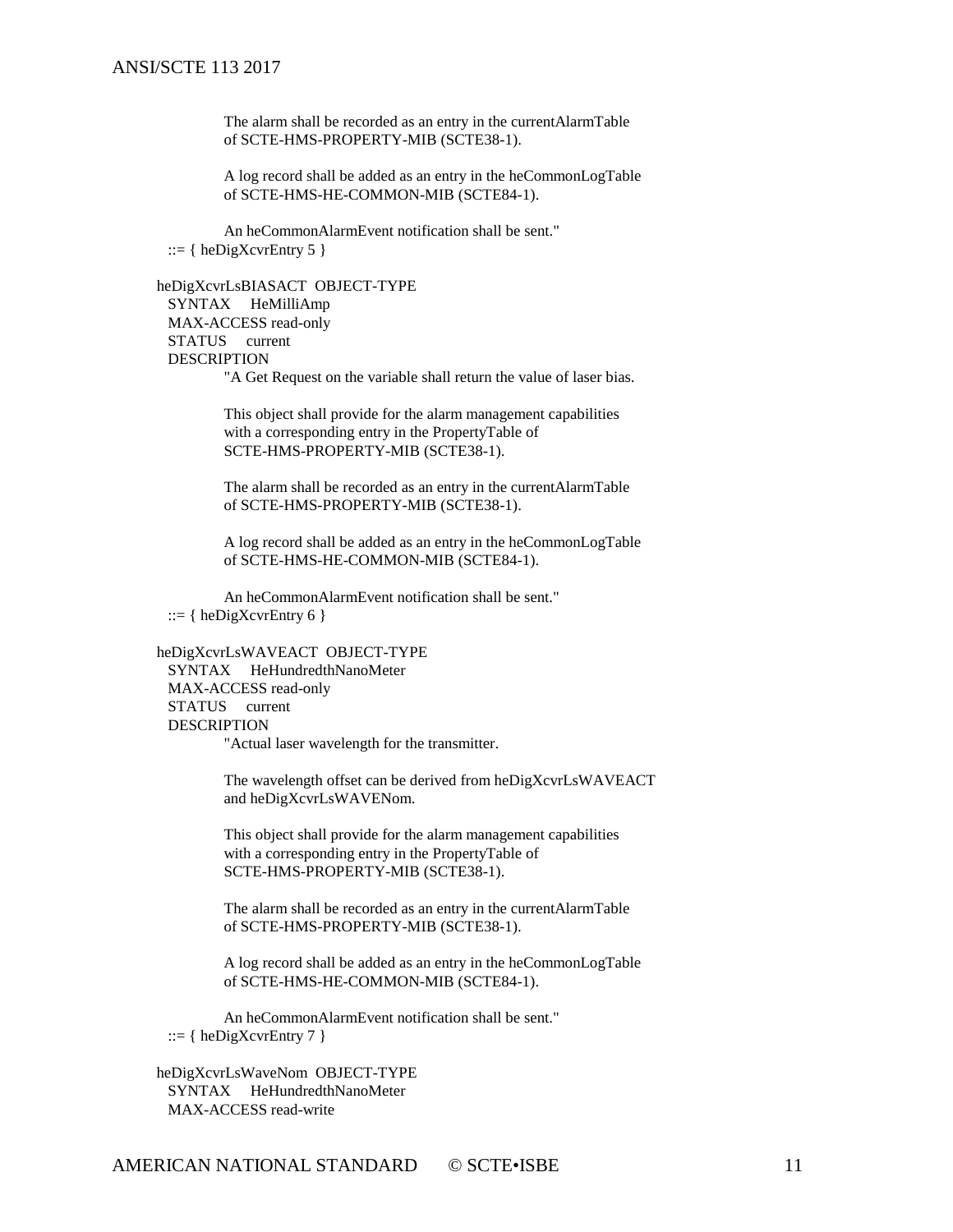#### ANSI/SCTE 113 2017

STATUS current DESCRIPTION "A laser nominal wavelength for the transmitter. This value is writable for tunable lasers. The wavelength offset can be derived from heDigXcvrLsWAVEACT and heDigXcvrLsWAVENom. " ::= { heDigXcvrEntry  $8$  } heDigXcvrFreqSpacingNom OBJECT-TYPE SYNTAX HeHundredthNanoMeter MAX-ACCESS read-only STATUS current DESCRIPTION "The expected or factory initialized line-width/frequency spacing for the transmitter." ::= { heDigXcvrEntry 9 } heDigXcvrLsENABLE OBJECT-TYPE SYNTAX HeEnableValue MAX-ACCESS read-write STATUS current DESCRIPTION "Laser enable/disable command."  $::= \{ \text{heDigXcvrEntry } 10 \}$ heDigXcvrLsENABLEStatus OBJECT-TYPE SYNTAX HeEnableValue MAX-ACCESS read-only STATUS current DESCRIPTION "A Get Request on the variable shall return the state of the laser (enabled/disabled). This object shall provide for the alarm management capabilities with a corresponding entry in the discretePropertyTable of SCTE-HMS-PROPERTY-MIB (SCTE38-1). The alarm shall be recorded as an entry in the currentAlarmTable of SCTE-HMS-PROPERTY-MIB (SCTE38-1). A log record shall be added as an entry in the heCommonLogTable of SCTE-HMS-HE-COMMON-MIB (SCTE84-1). An heCommonAlarmEvent notification shall be sent." ::=  $\{$  heDigXcvrEntry 11  $\}$ heDigXcvrRxPOWALM OBJECT-TYPE SYNTAX HeFaultStatus MAX-ACCESS read-only STATUS current **DESCRIPTION** "A receiver power alarm.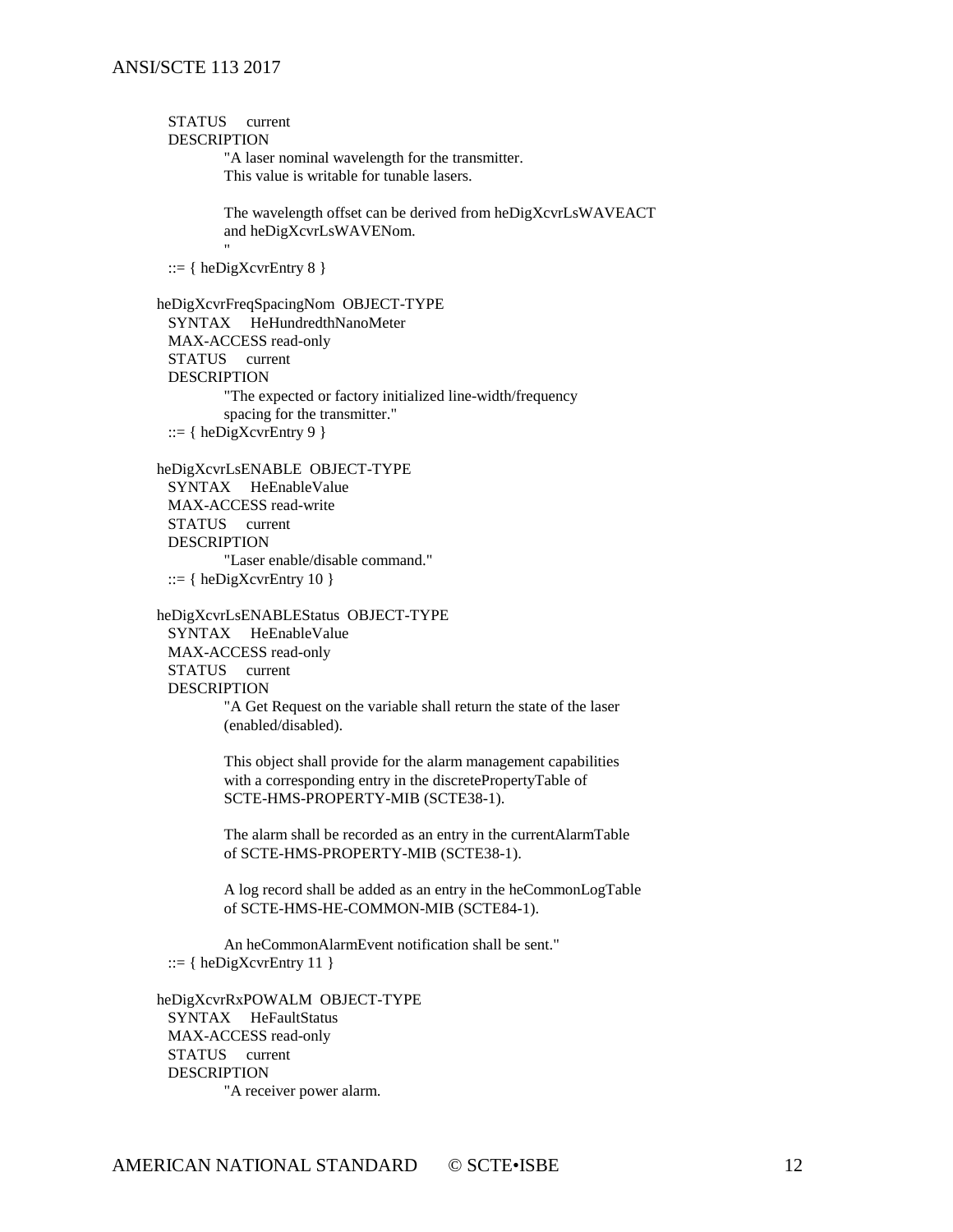#### ANSI/SCTE 113 2017

This object shall provide for the alarm management capabilities with a corresponding entry in the discretePropertyTable of SCTE-HMS-PROPERTY-MIB (SCTE38-1).

The alarm shall be recorded as an entry in the currentAlarmTable of SCTE-HMS-PROPERTY-MIB (SCTE38-1).

A log record shall be added as an entry in the heCommonLogTable of SCTE-HMS-HE-COMMON-MIB (SCTE84-1).

An heCommonAlarmEvent notification shall be sent."  $::= \{ \text{heDigXcvrEntry} 12 \}$ 

heDigXcvrRxPOWACT OBJECT-TYPE SYNTAX HeTenthdBm MAX-ACCESS read-only STATUS current **DESCRIPTION** "A Get Request on the variable shall return the value of received

optical power.

This object shall provide for the alarm management capabilities with a corresponding entry in the PropertyTable of SCTE-HMS-PROPERTY-MIB (SCTE38-1).

The alarm shall be recorded as an entry in the currentAlarmTable of SCTE-HMS-PROPERTY-MIB (SCTE38-1).

A log record shall be added as an entry in the heCommonLogTable of SCTE-HMS-HE-COMMON-MIB (SCTE84-1).

An heCommonAlarmEvent notification shall be sent."  $::= \{ \text{heDigXcvrEntry} 13 \}$ 

heDigXcvrTxLOCKERR OBJECT-TYPE SYNTAX HeFaultStatus MAX-ACCESS read-only STATUS current DESCRIPTION "A loss of lock on MUX alarm on the transmitter portion.

> This object shall provide for the alarm management capabilities with a corresponding entry in the discretePropertyTable of SCTE-HMS-PROPERTY-MIB (SCTE38-1).

The alarm shall be recorded as an entry in the currentAlarmTable of SCTE-HMS-PROPERTY-MIB (SCTE38-1).

A log record shall be added as an entry in the heCommonLogTable of SCTE-HMS-HE-COMMON-MIB (SCTE84-1).

An heCommonAlarmEvent notification shall be sent."  $::= \{ \text{heDigXcvrEntry 14 } \}$ 

heDigXcvrRxLOCKERR OBJECT-TYPE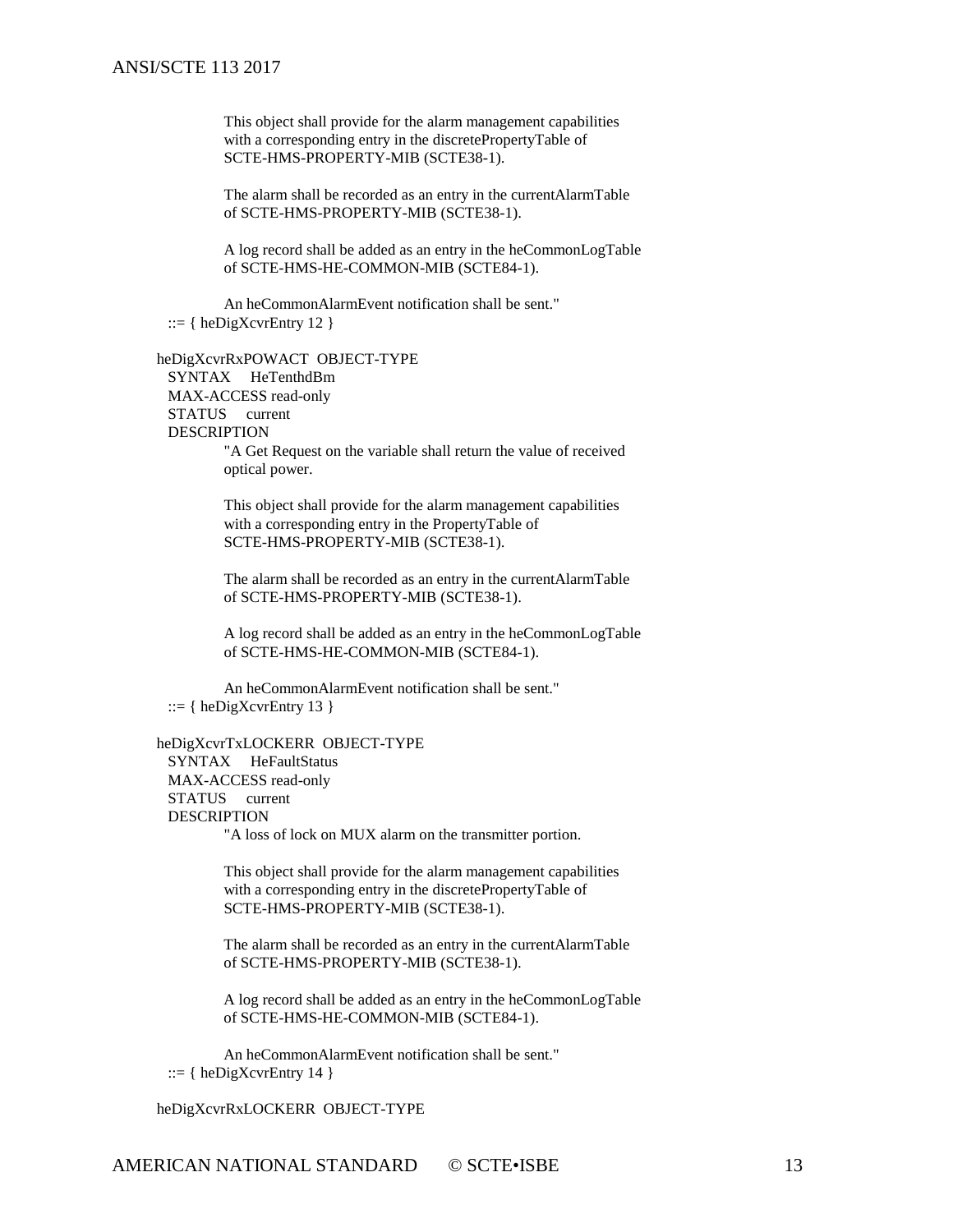SYNTAX HeFaultStatus MAX-ACCESS read-only STATUS current DESCRIPTION

"A loss of lock on DMUX alarm on the receiver portion.

This object shall provide for the alarm management capabilities with a corresponding entry in the discretePropertyTable of SCTE-HMS-PROPERTY-MIB (SCTE38-1).

The alarm shall be recorded as an entry in the currentAlarmTable of SCTE-HMS-PROPERTY-MIB (SCTE38-1).

A log record shall be added as an entry in the heCommonLogTable of SCTE-HMS-HE-COMMON-MIB (SCTE84-1).

An heCommonAlarmEvent notification shall be sent." ::=  $\{$  heDigXcvrEntry 15  $\}$ 

heDigXcvrRxLOSALM OBJECT-TYPE SYNTAX HeFaultStatus MAX-ACCESS read-only STATUS current DESCRIPTION "A loss of signal alarm on the receiver portion.

> This object shall provide for the alarm management capabilities with a corresponding entry in the discretePropertyTable of SCTE-HMS-PROPERTY-MIB (SCTE38-1).

The alarm shall be recorded as an entry in the currentAlarmTable of SCTE-HMS-PROPERTY-MIB (SCTE38-1).

A log record shall be added as an entry in the heCommonLogTable of SCTE-HMS-HE-COMMON-MIB (SCTE84-1).

An heCommonAlarmEvent notification shall be sent." ::=  $\{$  heDigXcvrEntry 16  $\}$ 

heDigXcvrDataErrorALM OBJECT-TYPE SYNTAX HeFaultStatus MAX-ACCESS read-only STATUS current DESCRIPTION

"A data alarm on the receiver portion of the transceiver.

This object shall provide for the alarm management capabilities with a corresponding entry in the discretePropertyTable of SCTE-HMS-PROPERTY-MIB (SCTE38-1).

The alarm shall be recorded as an entry in the currentAlarmTable of SCTE-HMS-PROPERTY-MIB (SCTE38-1).

A log record shall be added as an entry in the heCommonLogTable of SCTE-HMS-HE-COMMON-MIB (SCTE84-1).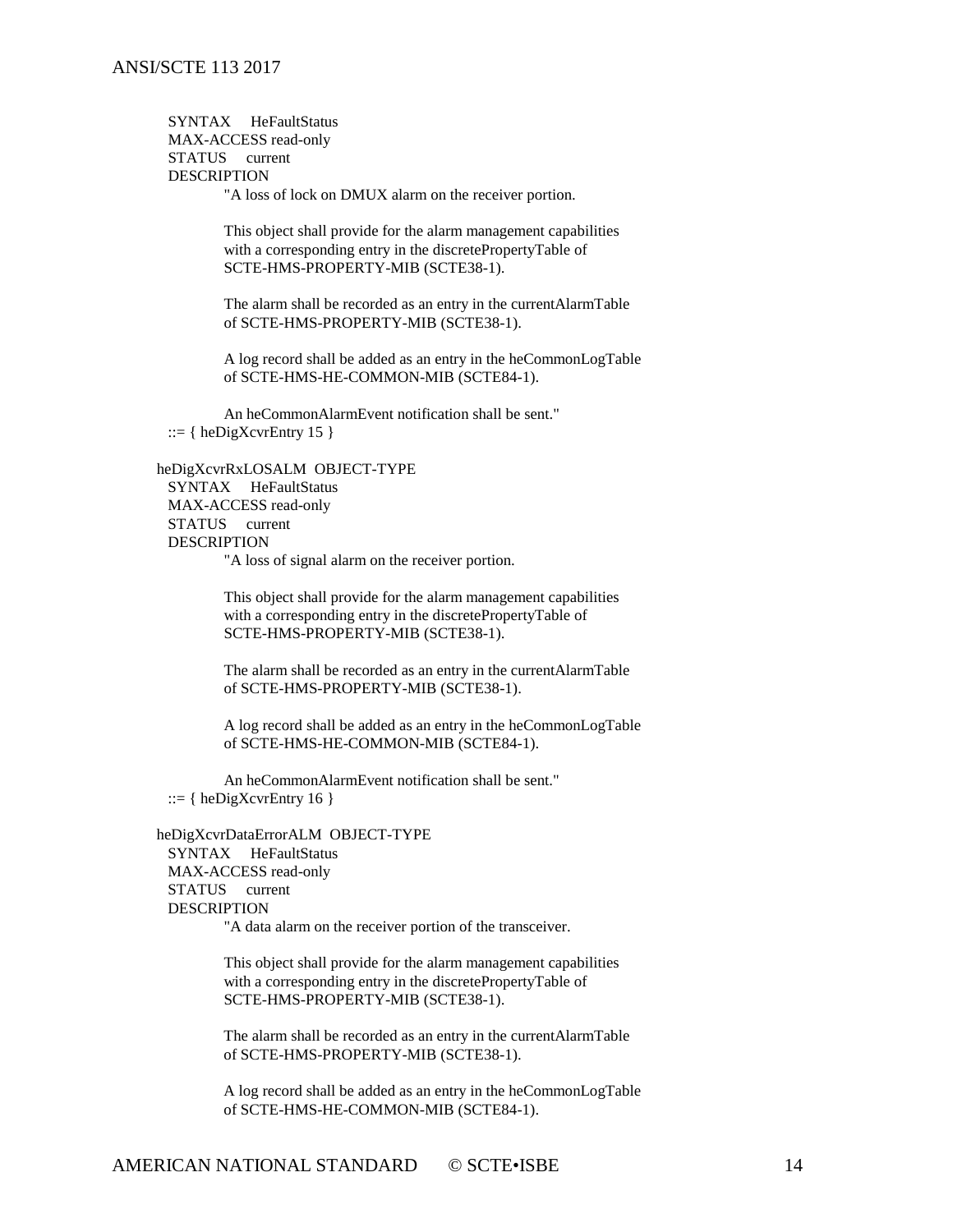```
An heCommonAlarmEvent notification shall be sent."
::= \{ heDigXcvrEntry 17 \}
```
heDigXcvrDispTolPos OBJECT-TYPE SYNTAX Unsigned32 MAX-ACCESS read-only STATUS current DESCRIPTION " The transmitter positive chromatic dispersion tolerance. The amount of positive chromatic dispersion, measured in ps/nm, that will cause the minimum received power to degrade by 2 dB. This is a positive value to represent propagation through standard single mode fiber (ITU-T G.652) at the lasing wavelength of the transmitter." ::=  $\{$  heDigXcvrEntry 18  $\}$ heDigXcvrDispTolNeg OBJECT-TYPE SYNTAX Integer32 MAX-ACCESS read-only STATUS current DESCRIPTION " The transmitter negative chromatic dispersion tolerance. The amount of negative chromatic dispersion, measured in ps/nm, that will cause the minimum received power to degrade by 2 dB. This is a negative value to represent propagation through an over-compensated link, or through fiber with negative dispersion (ITU-T G.655 NZD-)." ::=  $\{$  heDigXcvrEntry 19  $\}$ heDigXcvrCompliance MODULE-COMPLIANCE STATUS current DESCRIPTION "The minimum compliance statement for digital transceivers." MODULE MANDATORY-GROUPS { heDigTransmitterMandatoryGroup, heDigReceiverMandatoryGroup } GROUP heDigTransmitterGroup DESCRIPTION "The heDigTransmitterGroup is unconditionally optional." GROUP heDigReceiverGroup DESCRIPTION "The heDigReceiverGroup is unconditionally optional." GROUP heDigXcvrUnitGroup DESCRIPTION "The heDigXcvrUnitGroup is unconditionally optional." MODULE SCTE-HMS-HE-COMMON-MIB MANDATORY-GROUPS { heCommonLogGroup, heCommonNotificationsGroup } ::= { heDigXcvrCompliances 1 } -- This module MIB groupings heDigXcvrUnitGroup OBJECT-GROUP

OBJECTS { heDigXcvrUnitCompositeAlarm, heDigXcvrUnitType } STATUS current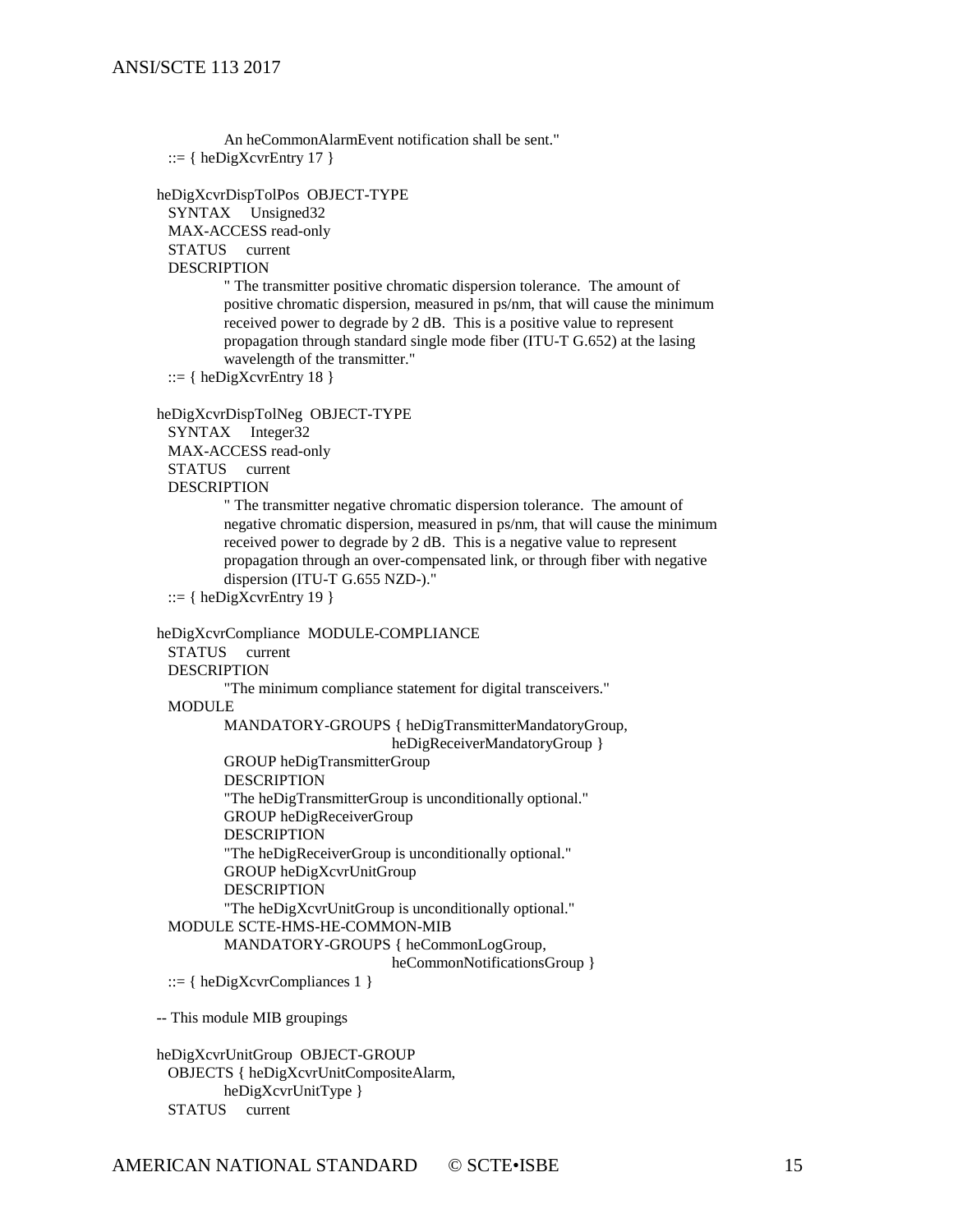**DESCRIPTION** "The collection of objects which are used to represent the system parameters." ::= { heDigXcvrGroups  $1$  } heDigTransmitterGroup OBJECT-GROUP OBJECTS { heDigXcvrDataErrorALM, heDigXcvrFreqSpacingNom, heDigXcvrLsBIASACT, heDigXcvrLsBIASALM, heDigXcvrLsENABLE, heDigXcvrLsENABLEStatus, heDigXcvrLsPOWACT, heDigXcvrLsPOWALM, heDigXcvrLsTEMPACT, heDigXcvrLsWAVEACT, heDigXcvrLsWaveNom, heDigXcvrTEMPALM, heDigXcvrTxLOCKERR, heDigXcvrDispTolPos, heDigXcvrDispTolNeg } STATUS current DESCRIPTION "The collection of objects which are used to represent the transmitter parameters."  $::= \{ \text{heDigXcvrGroups 2 } \}$ heDigReceiverGroup OBJECT-GROUP OBJECTS { heDigXcvrRxLOCKERR, heDigXcvrRxLOSALM, heDigXcvrRxPOWACT, heDigXcvrRxPOWALM } STATUS current

#### DESCRIPTION

"The collection of objects which are used to represent the receiver parameters."

```
::= \{heDigXcvrGroups 3\}
```

```
heDigTransmitterMandatoryGroup OBJECT-GROUP
```

```
OBJECTS { heDigXcvrFreqSpacingNom,
```
heDigXcvrLsBIASALM, heDigXcvrLsENABLE, heDigXcvrLsPOWALM,

heDigXcvrLsWaveNom }

```
STATUS current
```
DESCRIPTION

"The collection of mandatory objects which are used to represent the transmitter parameters. These parameters shall be supported if the unit has transmitter or a transceiver capabilities on the line side interface (e.g. 10GbE port)."

```
::= { heDigXcvrGroups 4 }
```

```
heDigReceiverMandatoryGroup OBJECT-GROUP
 OBJECTS { heDigXcvrRxPOWALM }
 STATUS current
 DESCRIPTION
         "The collection of mandatory objects which are used to represent the receiver parameters.
         These parameters shall be supported if the unit has receiver capabilities on 
         the line side interface (e.g. 10GbE port)."
```